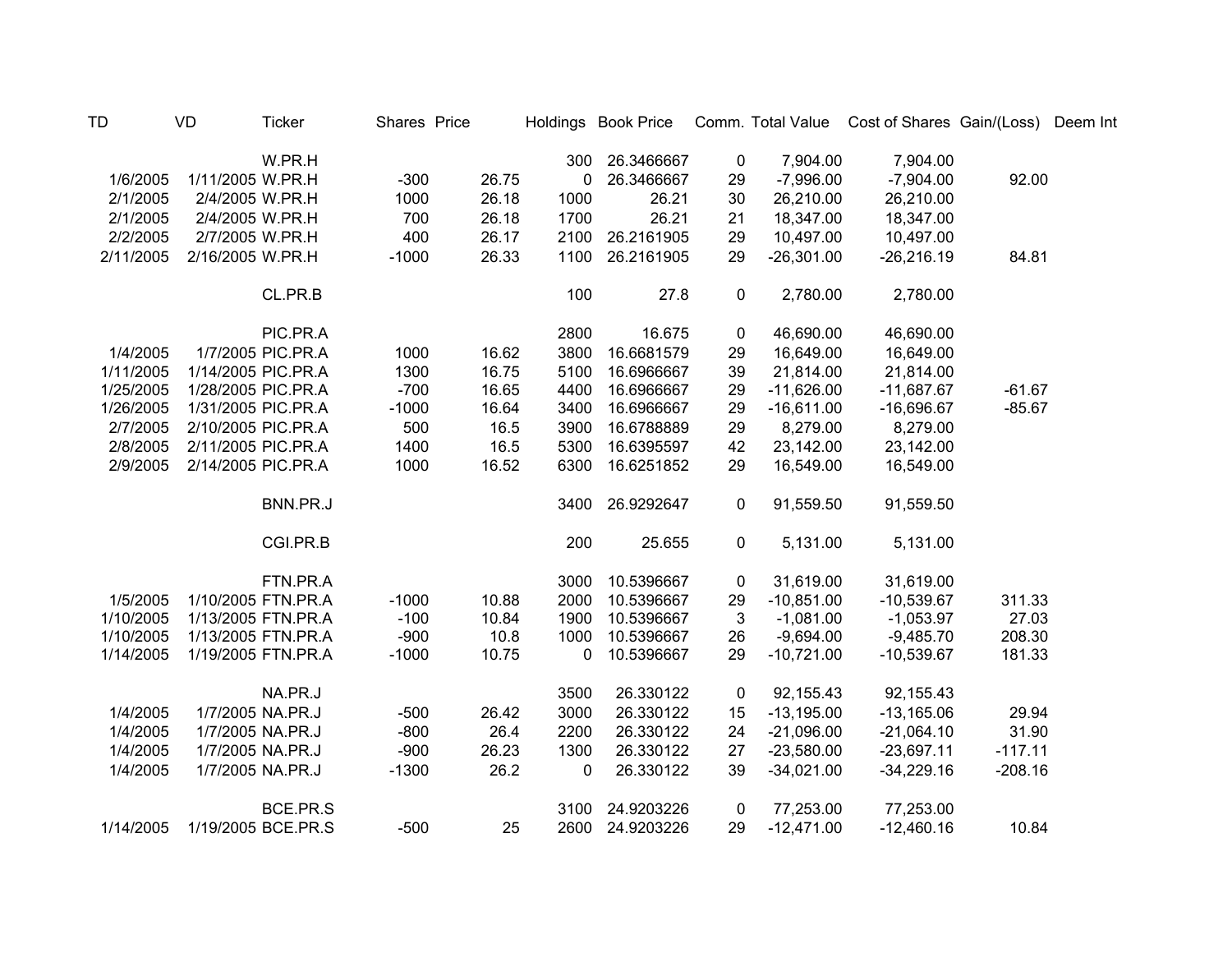| 1/19/2005 | 1/24/2005 BCE.PR.S | $-500$  | 25     | 2100 | 24.9203226 | 29          | $-12,471.00$ | $-12,460.16$ | 10.84 |
|-----------|--------------------|---------|--------|------|------------|-------------|--------------|--------------|-------|
| 1/20/2005 | 1/25/2005 BCE.PR.S | $-1000$ | 25     | 1100 | 24.9203226 | 30          | $-24,970.00$ | $-24,920.32$ | 49.68 |
| 1/20/2005 | 1/25/2005 BCE.PR.S | $-1100$ | 25     | 0    | 24.9203226 | 33          | $-27,467.00$ | $-27,412.35$ | 54.65 |
|           | BMO.PR.I           |         |        | 4100 | 26.0390244 | $\mathbf 0$ | 106,760.00   | 106,760.00   |       |
| 2/4/2005  | 2/9/2005 BMO.PR.I  | $-1000$ | 26.1   | 3100 | 26.0390244 | 29          | $-26,071.00$ | $-26,039.02$ | 31.98 |
| 2/10/2005 | 2/15/2005 BMO.PR.I | $-1300$ | 26.1   | 1800 | 26.0390244 | 39          | $-33,891.00$ | $-33,850.73$ | 40.27 |
| 2/11/2005 | 2/16/2005 BMO.PR.I | $-800$  | 26.1   | 1000 | 26.0390244 | 29          | $-20,851.00$ | $-20,831.22$ | 19.78 |
|           | BNF.PR.A           |         |        | 1700 | 23.4458824 | 0           | 39,858.00    | 39,858.00    |       |
| 1/20/2005 | 1/25/2005 BNF.PR.A | 300     | 22.85  | 2000 | 23.371     | 29          | 6,884.00     | 6,884.00     |       |
| 1/27/2005 | 1/27/2005 BNF.PR.A | $-2000$ | 23.371 | 0    | 23.371     | 0           | $-46,742.00$ | $-46,742.00$ | 0.00  |
| 1/27/2005 | 1/27/2005 BNN.PR.K |         |        | 2000 | 23.371     | $\pmb{0}$   | 46,742.00    | 46,742.00    |       |
| 1/6/2005  | 1/11/2005 WFS.PR.A | 1000    | 10.78  | 1000 | 10.809     | 29          | 10,809.00    | 10,809.00    |       |
| 1/7/2005  | 1/12/2005 WFS.PR.A | 600     | 10.78  | 1600 | 10.81625   | 29          | 6,497.00     | 6,497.00     |       |
| 1/14/2005 | 1/19/2005 WFS.PR.A | 1000    | 10.81  | 2600 | 10.8253846 | 30          | 10,840.00    | 10,840.00    |       |
| 1/14/2005 | 1/19/2005 WFS.PR.A | 1000    | 10.81  | 3600 | 10.8294444 | 30          | 10,840.00    | 10,840.00    |       |
| 1/17/2005 | 1/20/2005 WFS.PR.A | 1000    | 10.81  | 4600 | 10.8315217 | 29          | 10,839.00    | 10,839.00    |       |
| 1/18/2005 | 1/21/2005 WFS.PR.A | 1000    | 10.81  | 5600 | 10.8328571 | 29          | 10,839.00    | 10,839.00    |       |
| 1/21/2005 | 1/26/2005 WFS.PR.A | $-800$  | 10.89  | 4800 | 10.8328571 | 29          | $-8,683.00$  | $-8,666.29$  | 16.71 |
| 1/26/2005 | 1/31/2005 WFS.PR.A | $-1000$ | 10.95  | 3800 | 10.8328571 | 29          | $-10,921.00$ | $-10,832.86$ | 88.14 |
| 1/28/2005 | 2/2/2005 WFS.PR.A  | $-1000$ | 10.92  | 2800 | 10.8328571 | 30          | $-10,890.00$ | $-10,832.86$ | 57.14 |
| 1/28/2005 | 2/2/2005 WFS.PR.A  | $-1000$ | 10.94  | 1800 | 10.8328571 | 30          | $-10,910.00$ | $-10,832.86$ | 77.14 |
| 1/28/2005 | 2/2/2005 WFS.PR.A  | $-1000$ | 10.9   | 800  | 10.8328571 | 30          | $-10,870.00$ | $-10,832.86$ | 37.14 |
| 1/28/2005 | 2/2/2005 WFS.PR.A  | $-800$  | 10.9   | 0    | 10.8328571 | 24          | $-8,696.00$  | $-8,666.29$  | 29.71 |
| 2/7/2005  | 2/10/2005 WFS.PR.A | 1000    | 10.9   | 1000 | 10.93      | 30          | 10,930.00    | 10,930.00    |       |
| 2/7/2005  | 2/10/2005 WFS.PR.A | 1000    | 10.9   | 2000 | 10.93      | 30          | 10,930.00    | 10,930.00    |       |
| 2/7/2005  | 2/10/2005 WFS.PR.A | 1000    | 10.9   | 3000 | 10.93      | 30          | 10,930.00    | 10,930.00    |       |
| 2/7/2005  | 2/10/2005 WFS.PR.A | 1000    | 10.87  | 4000 | 10.9225    | 30          | 10,900.00    | 10,900.00    |       |
| 2/7/2005  | 2/10/2005 WFS.PR.A | 1100    | 10.86  | 5100 | 10.9154902 | 33          | 11,979.00    | 11,979.00    |       |
| 2/9/2005  | 2/14/2005 WFS.PR.A | 1000    | 10.85  | 6100 | 10.9096721 | 30          | 10,880.00    | 10,880.00    |       |
| 2/9/2005  | 2/14/2005 WFS.PR.A | 1000    | 10.83  | 7100 | 10.9026761 | 30          | 10,860.00    | 10,860.00    |       |
| 2/9/2005  | 2/14/2005 WFS.PR.A | 1000    | 10.83  | 8100 | 10.8974074 | 30          | 10,860.00    | 10,860.00    |       |
| 1/7/2005  | 1/12/2005 CU.PR.B  | 1000    | 27.2   | 1000 | 27.23      | 30          | 27,230.00    | 27,230.00    |       |